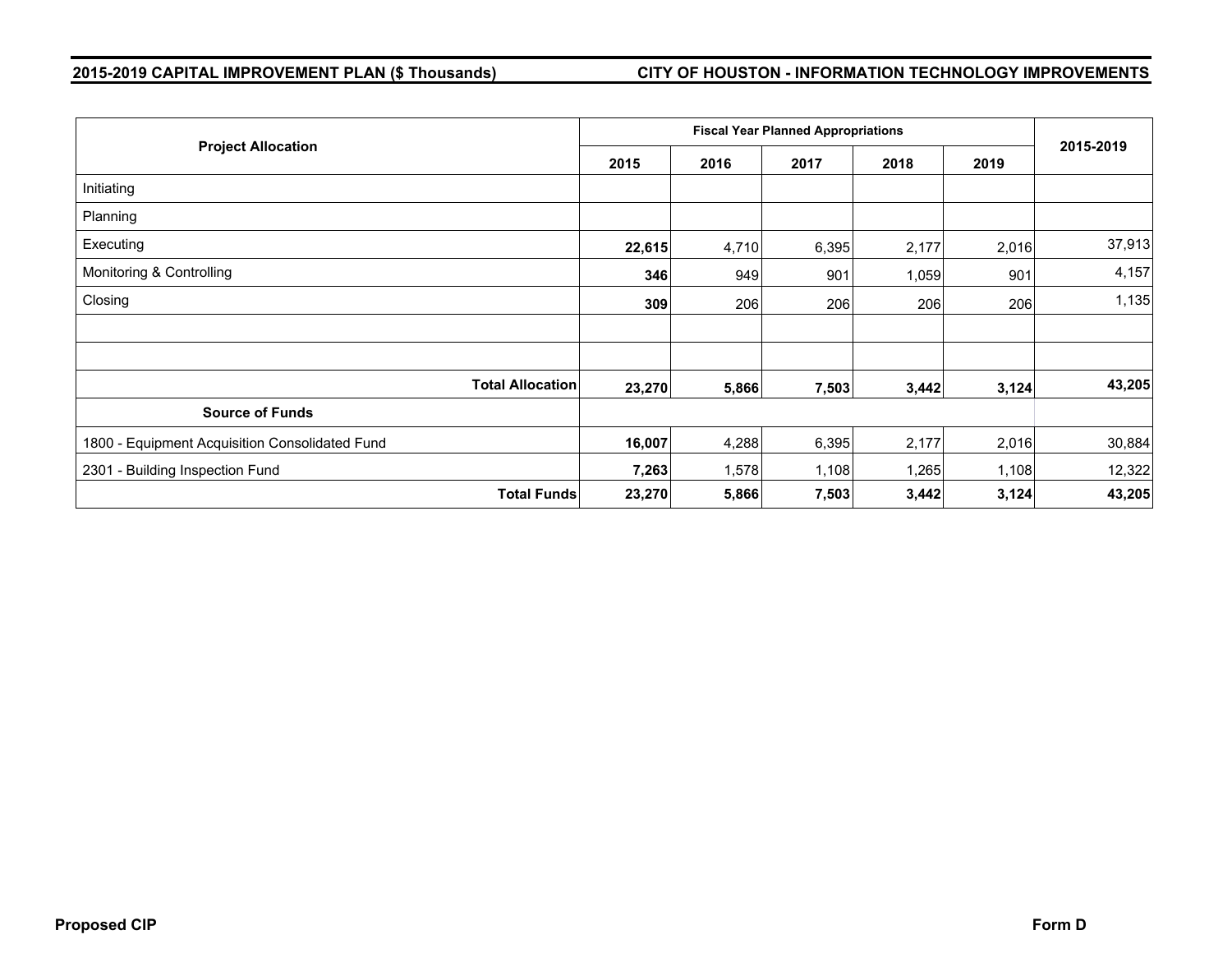| CIP No.  |                                                     |      | <b>Fiscal Year Planned Appropriations</b> |      |      |      |           |  |
|----------|-----------------------------------------------------|------|-------------------------------------------|------|------|------|-----------|--|
|          | Project                                             | 2015 | 2016                                      | 2017 | 2018 | 2019 | 2015-2019 |  |
| X-100007 | <b>HPD - Police Operational Systems Refresh</b>     |      |                                           |      |      |      |           |  |
|          | 1800 - Equipment Acquisition Consolidated Fund      | 174  | 174                                       | 174  | 356  | 356  | 1,233     |  |
|          | <b>Project Total</b>                                | 174  | 174                                       | 174  | 356  | 356  | 1,233     |  |
| X-100013 | <b>HPD - Smartphone App For Citizens</b>            |      |                                           |      |      |      |           |  |
|          | 1800 - Equipment Acquisition Consolidated Fund      |      |                                           | 100  |      |      | 100       |  |
|          | <b>Project Total</b>                                |      |                                           | 100  |      |      | 100       |  |
| X-100014 | HPD - Smartphone App Internal                       |      |                                           |      |      |      |           |  |
|          | 1800 - Equipment Acquisition Consolidated Fund      |      |                                           | 250  |      |      | 250       |  |
|          | <b>Project Total</b>                                |      |                                           | 250  |      |      | 250       |  |
| X-100015 | <b>HPD Cyber Security Assessment &amp; Analysis</b> |      |                                           |      |      |      |           |  |
|          | 1800 - Equipment Acquisition Consolidated Fund      | 200  |                                           |      |      |      | 200       |  |
|          | <b>Project Total</b>                                | 200  |                                           |      |      |      | 200       |  |
| X-100016 | <b>HPD - Learning Mgt System</b>                    |      |                                           |      |      |      |           |  |
|          | 1800 - Equipment Acquisition Consolidated Fund      | 160  |                                           |      |      |      | 160       |  |
|          | <b>Project Total</b>                                | 160  |                                           |      |      |      | 160       |  |
| X-100017 | <b>HPD - Retention of Video Data Servers</b>        |      |                                           |      |      |      |           |  |
|          | 1800 - Equipment Acquisition Consolidated Fund      | 88   | 88                                        | 88   |      |      | 264       |  |
|          | <b>Project Total</b>                                | 88   | 88                                        | 88   |      |      | 264       |  |
| X-100018 | <b>HPD - Replace FTO/Cadet Laptops</b>              |      |                                           |      |      |      |           |  |
|          | 1800 - Equipment Acquisition Consolidated Fund      | 195  | 195                                       | 195  | 195  | 195  | 974       |  |
|          | <b>Project Total</b>                                | 195  | 195                                       | 195  | 195  | 195  | 974       |  |
| X-100019 | HPD - IAD/Use of Force/Case Mgt System              |      |                                           |      |      |      |           |  |
|          | 1800 - Equipment Acquisition Consolidated Fund      |      | 500                                       | 500  |      |      | 1,000     |  |
|          | <b>Project Total</b>                                |      | 500                                       | 500  |      |      | 1,000     |  |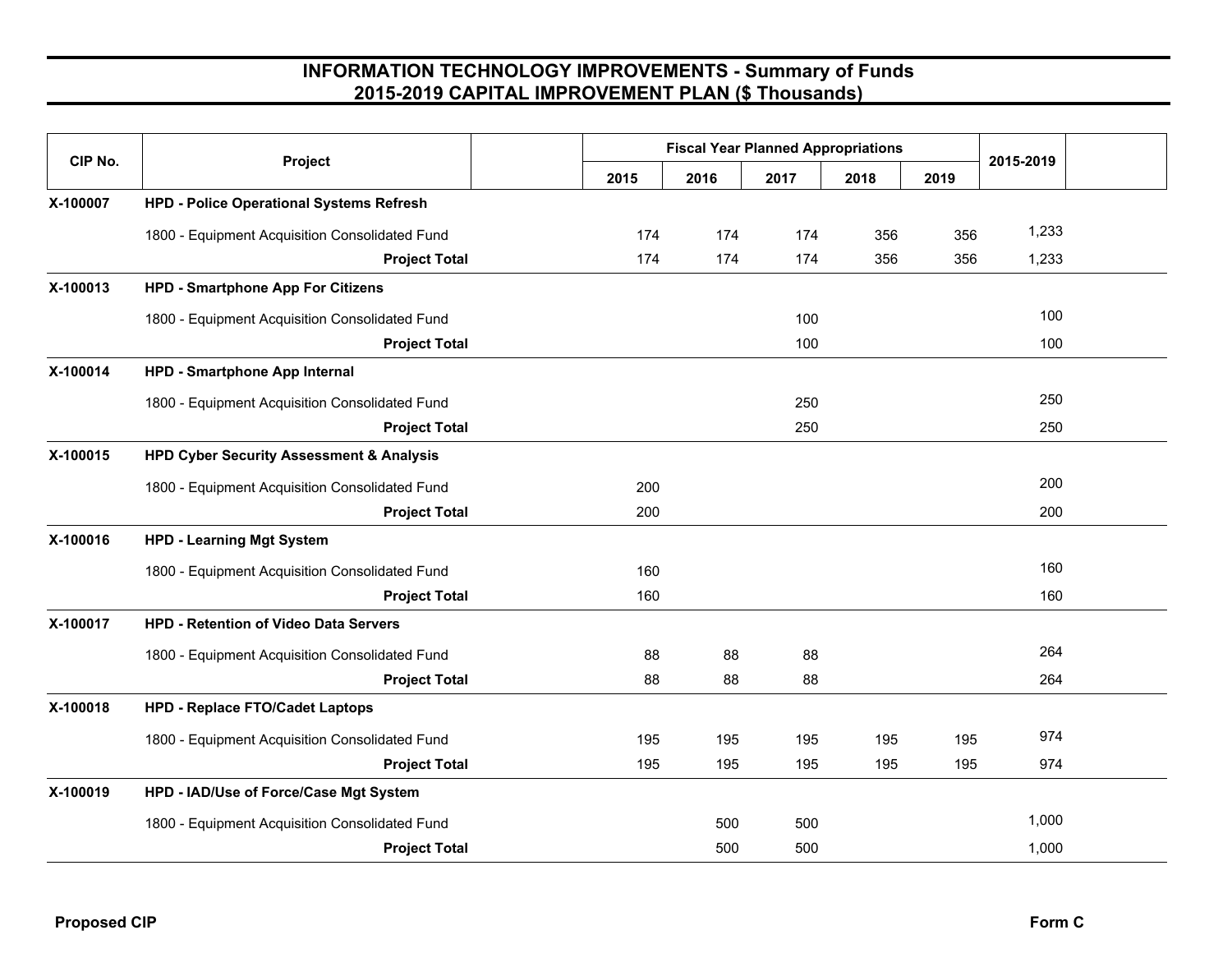| CIP No.  | Project                                             |       |       |      |       |      | 2015-2019 |  |
|----------|-----------------------------------------------------|-------|-------|------|-------|------|-----------|--|
|          |                                                     | 2015  | 2016  | 2017 | 2018  | 2019 |           |  |
| X-100020 | HPD - Officer MDC Logon via Fingerprint             |       |       |      |       |      |           |  |
|          | 1800 - Equipment Acquisition Consolidated Fund      |       | 300   |      |       |      | 300       |  |
|          | <b>Project Total</b>                                |       | 300   |      |       |      | 300       |  |
| X-100023 | <b>HPD - CJIS Complianance</b>                      |       |       |      |       |      |           |  |
|          | 1800 - Equipment Acquisition Consolidated Fund      | 1,032 |       |      |       |      | 1,032     |  |
|          | <b>Project Total</b>                                | 1,032 |       |      |       |      | 1,032     |  |
| X-110001 | <b>Citizen Assistance Website</b>                   |       |       |      |       |      |           |  |
|          | 1800 - Equipment Acquisition Consolidated Fund      | 100   |       |      |       |      | 100       |  |
|          | <b>Project Total</b>                                | 100   |       |      |       |      | 100       |  |
| X-150002 | <b>HEC Nicelog Recording System Upgrade</b>         |       |       |      |       |      |           |  |
|          | 1800 - Equipment Acquisition Consolidated Fund      |       |       | 615  |       |      | 615       |  |
|          | <b>Project Total</b>                                |       |       | 615  |       |      | 615       |  |
| X-200011 | <b>HPC Website Redesign &amp; Wizard</b>            |       |       |      |       |      |           |  |
|          | 2301 - Building Inspection Fund                     | 4,522 | 562   | 140  | 140   | 140  | 5,504     |  |
|          | <b>Project Total</b>                                | 4,522 | 562   | 140  | 140   | 140  | 5,504     |  |
| X-200012 | <b>Electronic Plan Review</b>                       |       |       |      |       |      |           |  |
|          | 2301 - Building Inspection Fund                     | 2,741 | 1,016 | 968  | 1,125 | 968  | 6,818     |  |
|          | <b>Project Total</b>                                | 2,741 | 1,016 | 968  | 1,125 | 968  | 6,818     |  |
| X-210001 | <b>SWM - Vehicle Tracking &amp; Performance Sys</b> |       |       |      |       |      |           |  |
|          | 1800 - Equipment Acquisition Consolidated Fund      | 1,058 |       |      |       |      | 1,058     |  |
|          | <b>Project Total</b>                                | 1,058 |       |      |       |      | 1,058     |  |
| X-250001 | <b>GSD - Project Mgt System</b>                     |       |       |      |       |      |           |  |
|          | 1800 - Equipment Acquisition Consolidated Fund      | 358   |       |      |       |      | 358       |  |
|          | <b>Project Total</b>                                | 358   |       |      |       |      | 358       |  |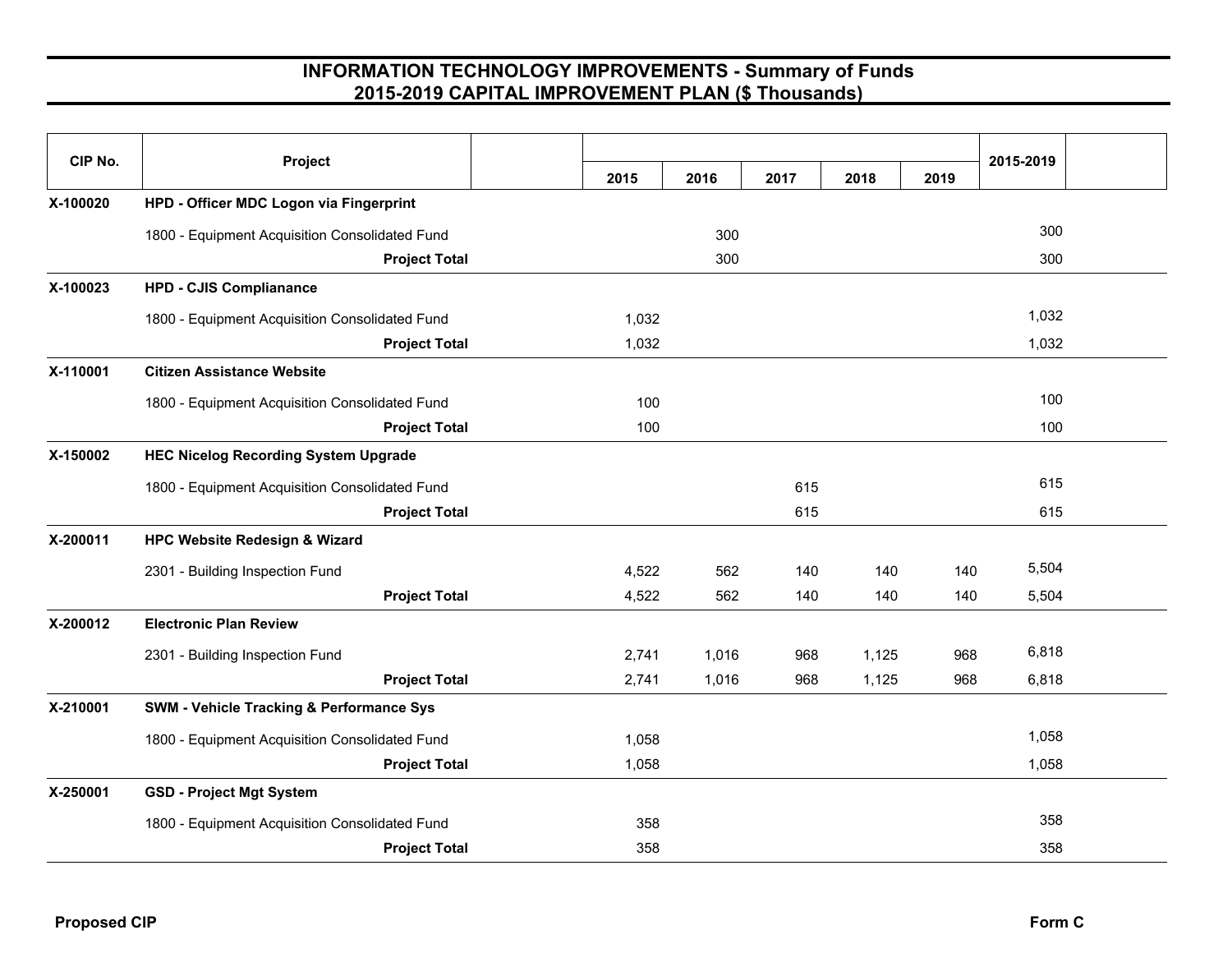| CIP No.  | Project                                         | 2015 | 2016 | 2017 | 2018 | 2019 | 2015-2019 |  |
|----------|-------------------------------------------------|------|------|------|------|------|-----------|--|
| X-340009 | <b>HPL - Public Facing Computers</b>            |      |      |      |      |      |           |  |
|          | 1800 - Equipment Acquisition Consolidated Fund  | 160  | 223  | 255  |      | 160  | 797       |  |
|          | <b>Project Total</b>                            | 160  | 223  | 255  |      | 160  | 797       |  |
| X-380002 | HLTH-CLINICAL MNGMT INFORMATION SYSTE           |      |      |      |      |      |           |  |
|          | 1800 - Equipment Acquisition Consolidated Fund  | 850  |      |      |      |      | 850       |  |
|          | <b>Project Total</b>                            | 850  |      |      |      |      | 850       |  |
| X-380003 | HLT - Wireless & IT Switches Expansion          |      |      |      |      |      |           |  |
|          | 1800 - Equipment Acquisition Consolidated Fund  |      |      | 750  |      |      | 750       |  |
|          | <b>Project Total</b>                            |      |      | 750  |      |      | 750       |  |
| X-640004 | <b>Electronic Records Mgt System - Finance</b>  |      |      |      |      |      |           |  |
|          | 1800 - Equipment Acquisition Consolidated Fund  | 24   |      |      |      |      | 24        |  |
|          | <b>Project Total</b>                            | 24   |      |      |      |      | 24        |  |
| X-640005 | <b>SAP Grant Module Upgrade</b>                 |      |      |      |      |      |           |  |
|          | 1800 - Equipment Acquisition Consolidated Fund  | 45   |      |      |      |      | 45        |  |
|          | <b>Project Total</b>                            | 45   |      |      |      |      | 45        |  |
| X-640006 | <b>Accounts Receivable Doc Repository</b>       |      |      |      |      |      |           |  |
|          | 1800 - Equipment Acquisition Consolidated Fund  | 48   |      |      |      |      | 48        |  |
|          | <b>Project Total</b>                            | 48   |      |      |      |      | 48        |  |
| X-640007 | <b>Grant Interest Apportionment Program</b>     |      |      |      |      |      |           |  |
|          | 1800 - Equipment Acquisition Consolidated Fund  | 56   |      |      |      |      | 56        |  |
|          | <b>Project Total</b>                            | 56   |      |      |      |      | 56        |  |
| X-640008 | <b>Automation of City Allocation Plan (SAP)</b> |      |      |      |      |      |           |  |
|          | 1800 - Equipment Acquisition Consolidated Fund  | 83   |      |      |      |      | 83        |  |
|          | <b>Project Total</b>                            | 83   |      |      |      |      | 83        |  |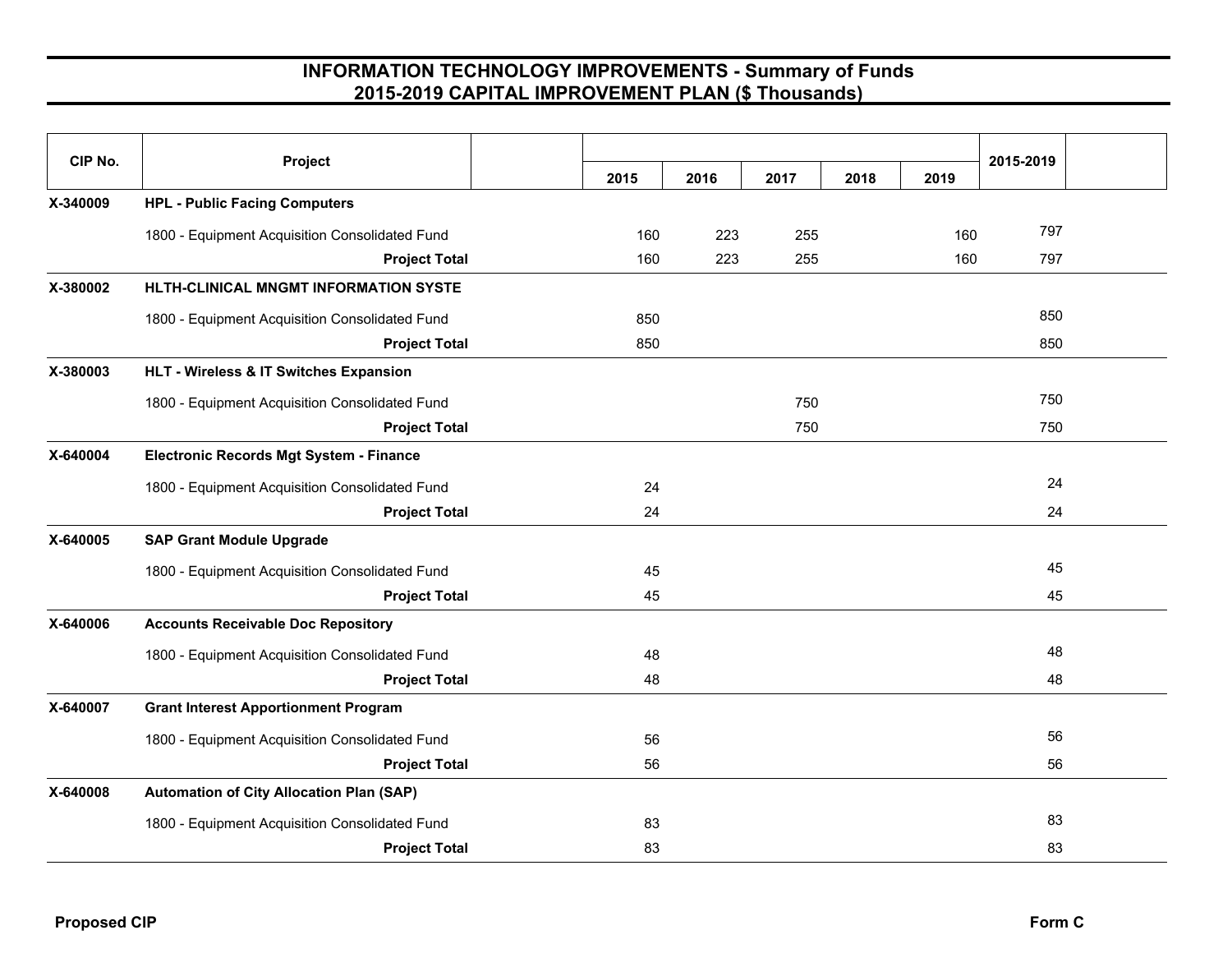| CIP No.  | Project                                          | 2015  | 2016 | 2017 | 2018 | 2019 | 2015-2019 |  |
|----------|--------------------------------------------------|-------|------|------|------|------|-----------|--|
| X-640009 | <b>Financial Dashboard - Finance</b>             |       |      |      |      |      |           |  |
|          | 1800 - Equipment Acquisition Consolidated Fund   | 123   |      |      |      |      | 123       |  |
|          | <b>Project Total</b>                             | 123   |      |      |      |      | 123       |  |
| X-640010 | <b>EMS Patient Database</b>                      |       |      |      |      |      |           |  |
|          | 1800 - Equipment Acquisition Consolidated Fund   | 200   |      |      |      |      | 200       |  |
|          | <b>Project Total</b>                             | 200   |      |      |      |      | 200       |  |
| X-640011 | <b>GASB 34 &amp; CAFR Rpt Structure Buildout</b> |       |      |      |      |      |           |  |
|          | 1800 - Equipment Acquisition Consolidated Fund   |       |      | 645  |      |      | 645       |  |
|          | <b>Project Total</b>                             |       |      | 645  |      |      | 645       |  |
| X-650004 | ARA 311 Disaster Recovery Site Equip Acq         |       |      |      |      |      |           |  |
|          | 1800 - Equipment Acquisition Consolidated Fund   | 133   |      |      |      |      | 133       |  |
|          | <b>Project Total</b>                             | 133   |      |      |      |      | 133       |  |
| X-650007 | <b>ARA Records Mgt E-Discovery</b>               |       |      |      |      |      |           |  |
|          | 1800 - Equipment Acquisition Consolidated Fund   | 198   |      |      |      |      | 198       |  |
|          | <b>Project Total</b>                             | 198   |      |      |      |      | 198       |  |
| X-680002 | <b>Server &amp; Storage Upgrades</b>             |       |      |      |      |      |           |  |
|          | 1800 - Equipment Acquisition Consolidated Fund   | 566   | 250  | 250  | 250  | 250  | 1,566     |  |
|          | <b>Project Total</b>                             | 566   | 250  | 250  | 250  | 250  | 1,566     |  |
| X-680003 | <b>Data Center Consolidation</b>                 |       |      |      |      |      |           |  |
|          | 1800 - Equipment Acquisition Consolidated Fund   | 450   | 350  |      |      |      | 800       |  |
|          | <b>Project Total</b>                             | 450   | 350  |      |      |      | 800       |  |
| X-680005 | <b>Information &amp; Cyber Security Project</b>  |       |      |      |      |      |           |  |
|          | 1800 - Equipment Acquisition Consolidated Fund   | 4,817 |      |      |      |      | 4,817     |  |
|          | <b>Project Total</b>                             | 4,817 |      |      |      |      | 4,817     |  |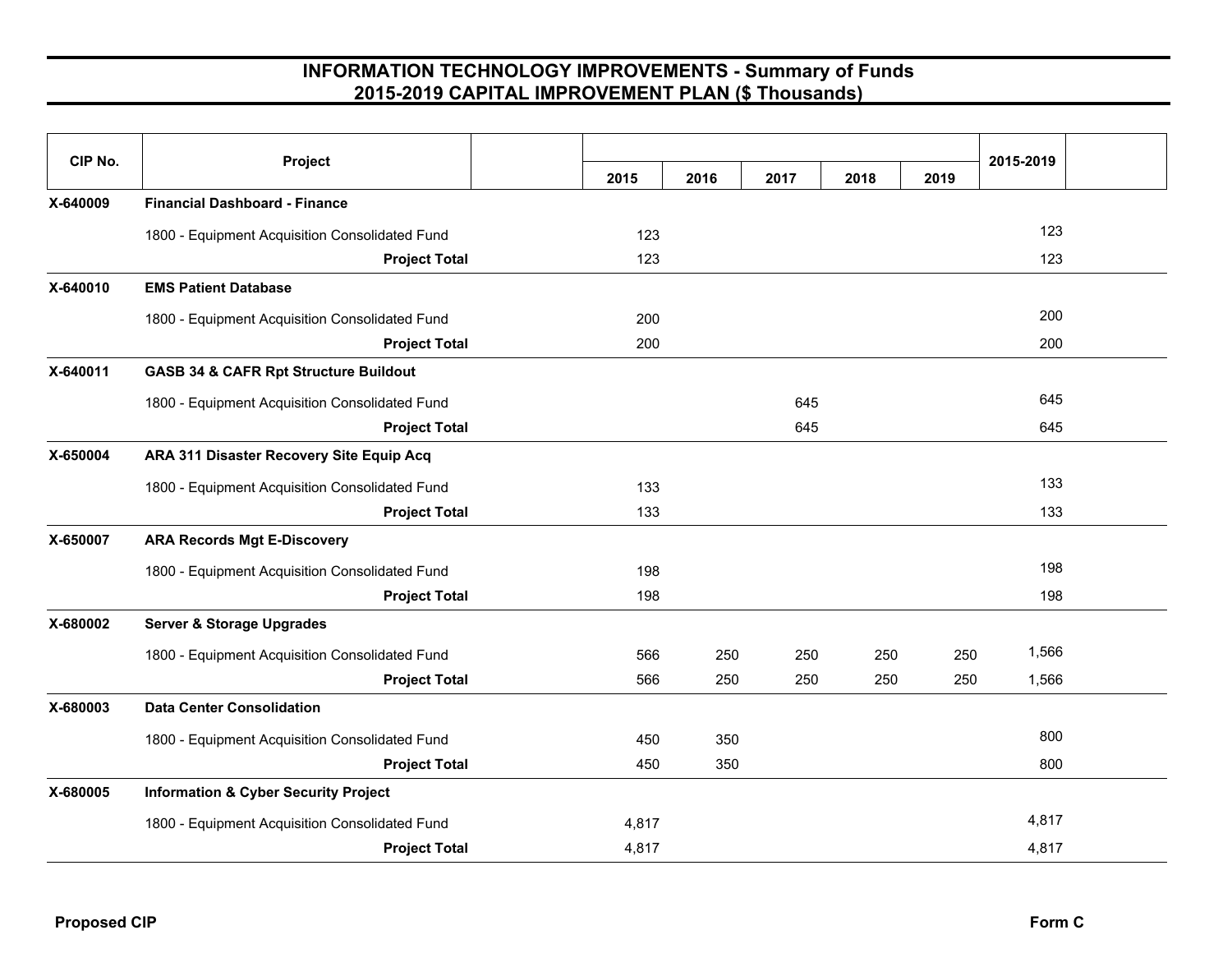| CIP No.  | Project                                            | 2015  | 2016  | 2017  | 2018  | 2019  | 2015-2019 |
|----------|----------------------------------------------------|-------|-------|-------|-------|-------|-----------|
| X-680006 | <b>PC Replacement</b>                              |       |       |       |       |       |           |
|          | 1800 - Equipment Acquisition Consolidated Fund     | 1,056 | 1,056 | 1,056 | 1,056 | 1,056 | 5,281     |
|          | <b>Project Total</b>                               | 1,056 | 1,056 | 1,056 | 1,056 | 1,056 | 5,281     |
| X-680007 | <b>INFOR - Enterprise Solution</b>                 |       |       |       |       |       |           |
|          | 1800 - Equipment Acquisition Consolidated Fund     | 1,300 | 997   | 702   |       |       | 3,000     |
|          | <b>Project Total</b>                               | 1,300 | 997   | 702   |       |       | 3,000     |
| X-680008 | <b>SAP Strategy Management</b>                     |       |       |       |       |       |           |
|          | 1800 - Equipment Acquisition Consolidated Fund     | 192   | 94    |       |       |       | 286       |
|          | <b>Project Total</b>                               | 192   | 94    |       |       |       | 286       |
| X-680009 | <b>Enterprise Content</b>                          |       |       |       |       |       |           |
|          | 1800 - Equipment Acquisition Consolidated Fund     | 127   | 61    |       |       |       | 188       |
|          | <b>Project Total</b>                               | 127   | 61    |       |       |       | 188       |
| X-680010 | <b>HITS Project Portfolio Mgt (Innotas)</b>        |       |       |       |       |       |           |
|          | 1800 - Equipment Acquisition Consolidated Fund     |       |       | 105   | 120   |       | 225       |
|          | <b>Project Total</b>                               |       |       | 105   | 120   |       | 225       |
| X-680012 | <b>SAP Testing Tools &amp; Consulting Upgrades</b> |       |       |       |       |       |           |
|          | 1800 - Equipment Acquisition Consolidated Fund     |       |       | 210   | 200   |       | 410       |
|          | <b>Project Total</b>                               |       |       | 210   | 200   |       | 410       |
| X-688000 | <b>Microsoft Enterprise Agreement</b>              |       |       |       |       |       |           |
|          | 1800 - Equipment Acquisition Consolidated Fund     | 1,563 |       |       |       |       | 1,563     |
|          | <b>Project Total</b>                               | 1,563 |       |       |       |       | 1,563     |
| X-800001 | <b>ESS - MSS</b>                                   |       |       |       |       |       |           |
|          | 1800 - Equipment Acquisition Consolidated Fund     | 650   |       |       |       |       | 650       |
|          | <b>Project Total</b>                               | 650   |       |       |       |       | 650       |